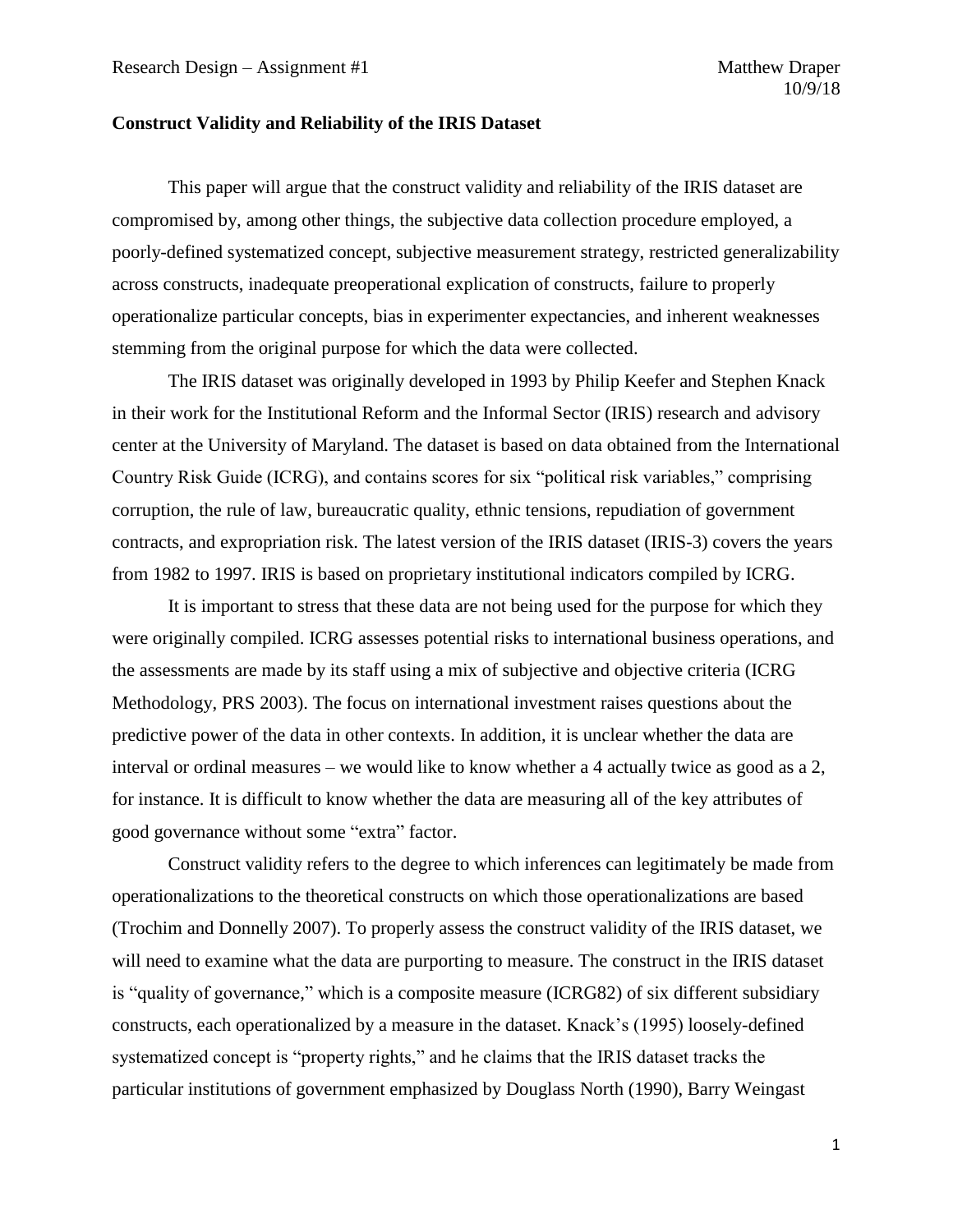(1993), and Mancur Olson (1982). Knack claims that the data are predictive of private rates of investment, which relates to the criticism outlined above: that these data were collected to measure investment risk arising from political factors (Knack 1995). It seems that the data do indeed measure "property rights," but with a strong emphasis on the perspective of international investment. This shortcoming renders the data less predictive in domestic political contexts.

We will first examine the six measures set out in the IRIS dataset. To assess the validity of Knack's operationalization, we will ask whether each measure produces scores that adequately capture the systematized concept. First, we will examine translation validity. We would like to know whether the six IRIS measures enumerate the key components of the construct and nothing else. We can separate this question into face validity and content validity, and we will examine each of the measure in turn.

*Quality of the bureaucracy* – This operationalization has high face validity, as it appears that a high-quality bureaucracy would indeed be independent from political pressure and consistent in its objectives. However, when examining its content validity the operationalization exhibits several shortcomings. A high-quality bureaucracy would (additionally) exhibit such features as responsiveness, impartiality and incorruptibility, none of which are adequately captured by this operationalization.

*Corruption in government –* The face validity of this operationalization is more questionable, as it fails to capture grand corruption (by a state's rulers) or the bribes necessary to achieve a citizen's goals in a corrupt context (such as bribes for utility connection, job placement, or children's education). The content validity of the measure is even more troubling, as the relevant content domain must, at a minimum, include politicians as well as officials and reflect the experience of citizens, not merely corporations doing business in the state concerned.

*Rule of law* – The face validity of this operationalization is limited by the different criteria for high and low scores. The high scores are based on an objective measures – institutions and laws – while the low scores are subjective, based on a tradition of using force or illegality. Similarly, its content validity is undermined by a change in the framing of the construct. A state's "tradition of law and order" is not the same as the "rule of law" – to state the obvious, a despotic regime may exhibit a high degree of law and order without significant rule of law. Redefining the construct as "rule of law" adds an important normative component (Davis, Fisher et. al. 2012). In addition, this operationalization seems to violate the "and nothing else"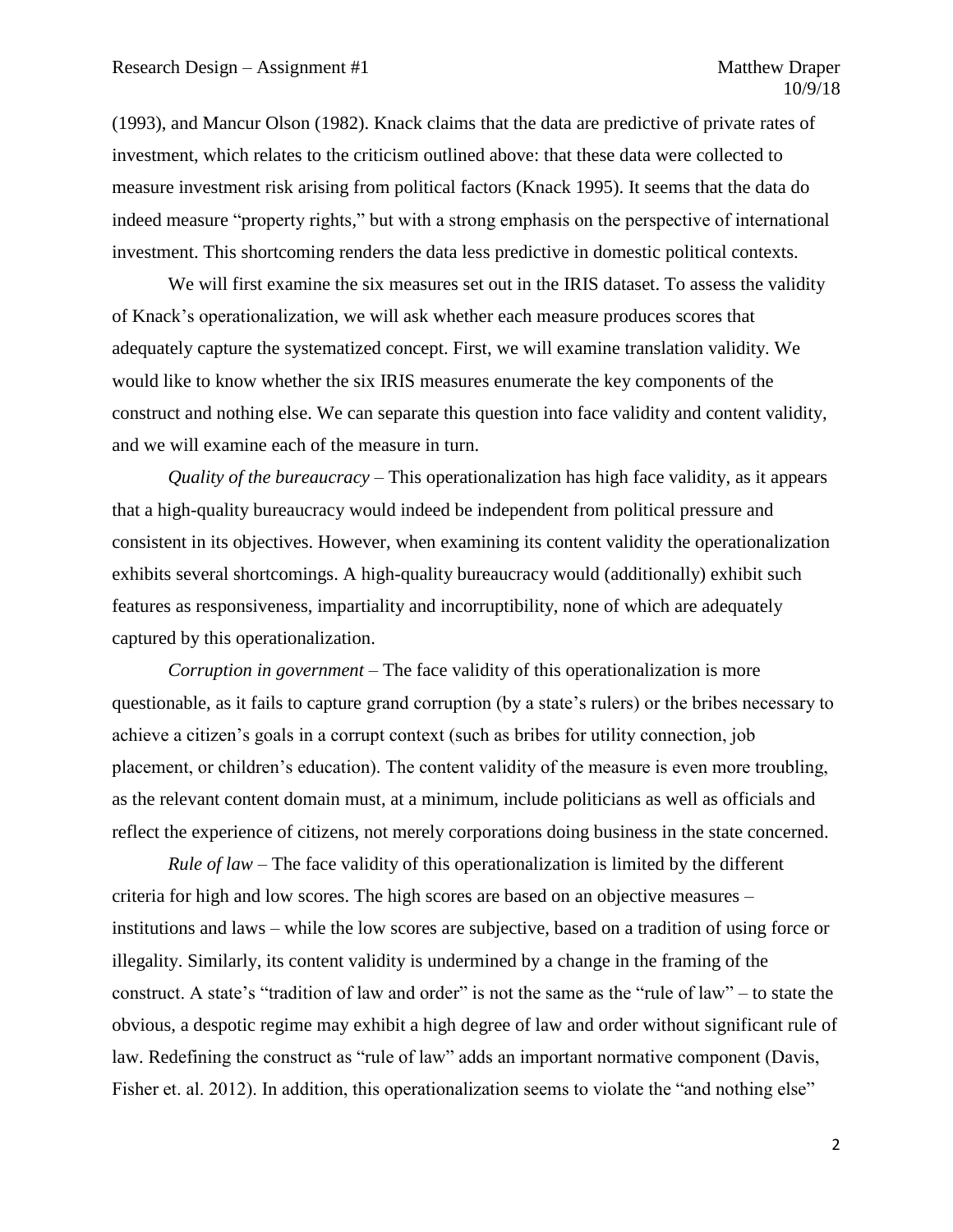injunction – combining orderly transfer of power with citizens' propensity to obey the established laws appears to conflate two distinct elements.

*Ethnic tensions –* The face validity of this operationalization is unproblematic – it sets out virtually a dictionary definition of ethnic tensions. An immediate question when assessing content validity, however, is the reliability of the mechanism for categorizing particular tensions as "ethnic" or otherwise. As this aspect of the methodology is proprietary and performed by ICRG staff, further analysis is difficult, but the inherent subjectivity of the measure is worrying.

*Expropriation risk –* The face validity of this operationalization is questionable – what sort of outright confiscation are we talking about? Does it apply equally to domestic and foreign property owners? The content validity fares no better. An objective list of the criteria for expropriation risk would need to specify the type of property at risk of expropriation (e.g. capital? Land? Corveé labor?) as well as the type of property owner subject to it.

*Repudiation of contracts by government –* Leaving aside whether this operationalization is in fact a form of expropriation, the definition adequately guarantees face validity – the risk of a modification to a contract is more or less the risk of repudiation of contracts, though the definition leaves out "involuntary," which seems vital for a valid operationalization. Construct validity is weaker here; elements of the definition (like indigenization pressure) appear to bring in elements other than the strict repudiation of contracts, and the enumerated list of reasons for contract repudiation is quite thin – additional unstated reasons for contract repudiation could include fiscal crisis, war or simply the whims of an unaccountable leader.

Ultimately, Knack's analysis is undermined by insufficient attention to theory at the outset. He defines his systematized concept poorly, and skips directly from construct to operationalization. In addition, the data are compromised by a subjective (and proprietary) measurement strategy.

We will now consider criterion-related validity. Criterion validity is typically assessed via correlation of the measures in question with other well-established measures and deducing that the measure is associated with other variables in a theoretically predictive manner (Trochim and Donnelly 2007). This will involve assessment of the IRIS dataset's predictive validity, concurrent validity, convergent validity and discriminant validity. As we have said, the dataset purports to measure quality of governance. Criterion validity is most useful in a context with strong theory and established measures, which are largely (though not entirely) absent.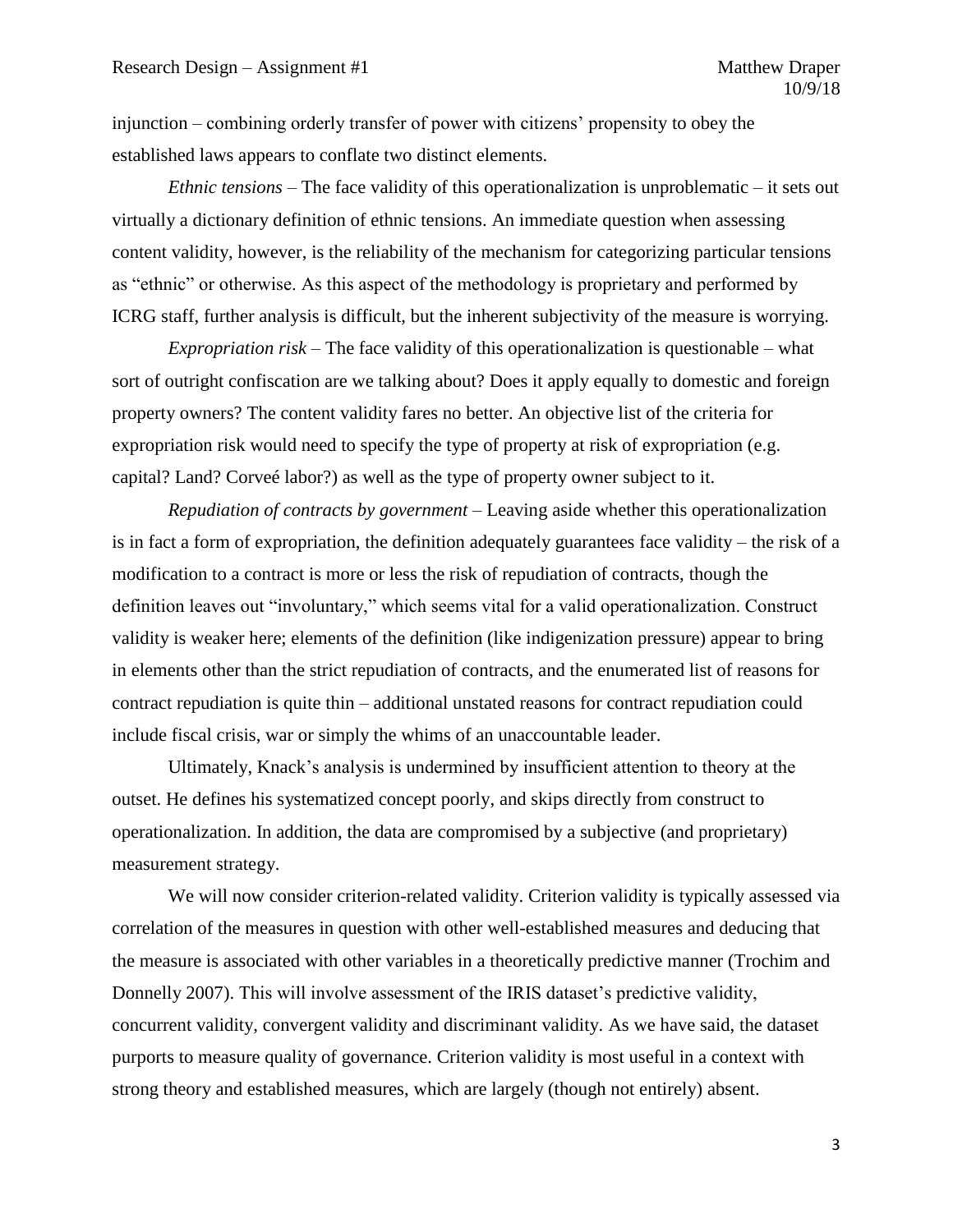If the dataset exhibits high predictive validity, it should be able to predict whether a country is well-governed or not. This appears to be the case – countries scoring highest and lowest on all 6 measures are indeed the usual suspects, ranging from Finland and Singapore at one end to Bangladesh and Haiti at the other. The data also should track with other quality-ofgovernance indices. A crude analysis reveals that this is indeed the case. The dataset is highly correlated with Freedom House's *Freedom in the World* data, which are a comparative assessment of political rights.

Strong concurrent validity would imply that the dataset should be able to distinguish between well-governed and poorly-governed countries, measured according to "gold standards". Corruption tracks Transparency International's widely-accepted (though itself problematic) measure, with a few surprises that we lack the space to fully explore. Other measures such as bureaucratic efficiency and expropriation risk seem to lack a widely-accepted gold standard. Quality of governance should also correlate with economic growth, if prevailing theories are correct (e.g. Kaufmann and Kraay 2008).

If the IRIS dataset exhibits strong convergent validity, this would imply high average interitem correlation among the individual measures, as well as correlation across individual years within the dataset. Both of these appear to be the case, with a surprising exception. The measure of ethnic tensions (added after Knack's 1995 paper) appears to be significantly less correlated with the other five than each of those five measures are with each other, raising questions about the decision to include it.

| Corruption | <b>Rule of Law</b> | <b>Bureaucratic</b><br>Quality | Ethnic<br>Tensions | Contract<br>Repudiation | <b>Expropriation</b><br>Risk |
|------------|--------------------|--------------------------------|--------------------|-------------------------|------------------------------|
| 1.0000     | 0.7157             | 0.7655                         | 0.4702             | 0.6080                  | 0.5877                       |
|            | 1.0000             | 0.7550                         | 0.6051             | 0.7574                  | 0.7863                       |
|            |                    | 1.0000                         | 0.4283             | 0.7153                  | 0.6662                       |
|            |                    |                                | 1.0000             | 0.5473                  | 0.5313                       |
|            |                    |                                |                    | 1.0000                  | 0.8773                       |
|            |                    |                                |                    |                         | 1.0000                       |
|            |                    |                                |                    |                         |                              |

It is difficult to assess the discriminant validity of the IRIS dataset. Discriminant validity predicts that measures of different constructs will not correlate. However, institutional quality is deeply involved in every aspect of governance and in many quantifiable social and economic indicators, making a true comparison problematic.